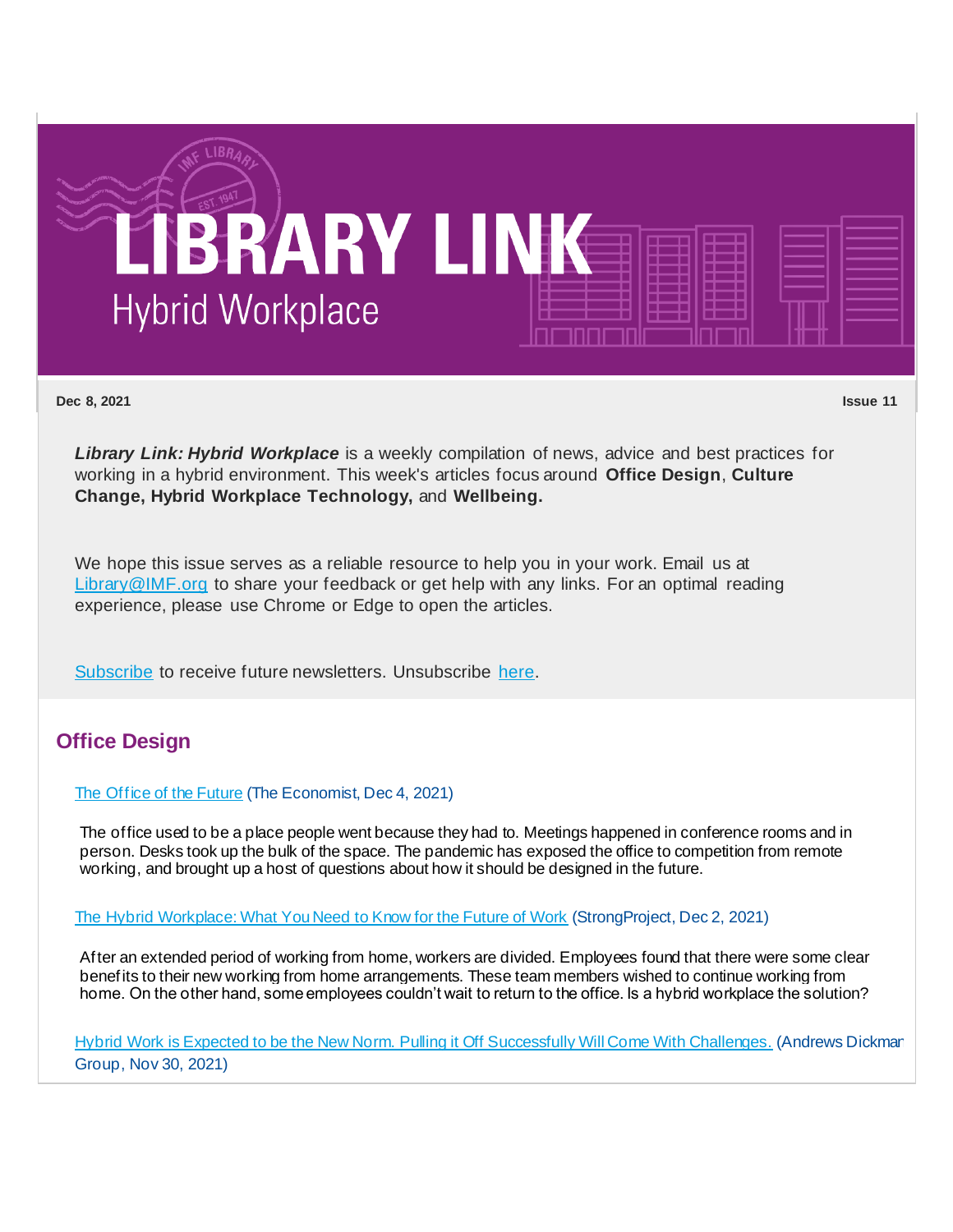Most companies have publicly committed to some version of a hybrid workplace in a post-pandemic world, after nearly two years of remote work that many employees have come to prefer over the office. Beyond the management complexities that'll likely come with hybrid work, company leaders are tasked with figuring out how to make a semiin-office, semi-remote workforce equitable.

# **Culture Change**

[Are Remote Workers Really Plugged Into Company Culture?](http://t.imfconnect.imf.org/r/?id=h612b03,2fda960,2fe6e45) (The Financial Times, Dec 1, 2021)

Finding the sweet spot of employee loyalty is harder now staff are used to homeworking. (Requires a FT login, [access instructions](http://t.imfconnect.imf.org/r/?id=h612b03,2fda960,2fe6e46))

[With COVID Policies in Effect, Getting Into an Office Sure Isn't as Easy as it Used to Be](http://t.imfconnect.imf.org/r/?id=h612b03,2fda960,2fe6e47) (The Boston Globe via Factiva, Dec 1, 2021)

As office employees get back to the business of going into work, they're realizing that getting there isn't nearly as easy as it used to be. From vaccine requirements to regular COVID testing, employees have to jump through a number of hoops first. (Requires a Factiva login[, access instructions](http://t.imfconnect.imf.org/r/?id=h612b03,2fda960,2fe6e48))

#### [What's Missing in the Conversation About Hybrid](http://t.imfconnect.imf.org/r/?id=h612b03,2fda960,2fe6e49) (Convene, Dec 2021)

(eBook) Leaders in all industries have set, and then re-set dates for their return to the office and have created new ways to continue working, meeting, and hosting events. While these new virtual and hybrid approaches have been developed as reactionary tactics to continue meeting business objectives, Convene firmly believes these methods have ushered in a new era for the workplace, one that redefines and brings hybrid to the center of the conversation.

## **Hybrid Workplace Technology**

[Video Calls Can be a Pain for Hybrid Offices. Tech Companies Say Relief is Coming.](http://t.imfconnect.imf.org/r/?id=h612b03,2fda960,2fe6e4a) (The Washington Post via Factiva, Dec 2, 2021)

As workers brace for a hybrid environment in the long run, makers of some of the most commonly used video conferencing tools are hoping their latest updates and those yet to come will address some of the biggest pain points of video calling and provide more collaborative capabilities. (Requires a Factiva login[, access instructions](http://t.imfconnect.imf.org/r/?id=h612b03,2fda960,2fe6e4b))

[Create Resilience Through Remote Development](http://t.imfconnect.imf.org/r/?id=h612b03,2fda960,2fe6e4c) (Microsoft, Dec 2021)

Explore guidance, resources, and solutions that enable your developer teams to code, collaborate, and ship securely from anywhere—making your organization more resilient in the face of change.